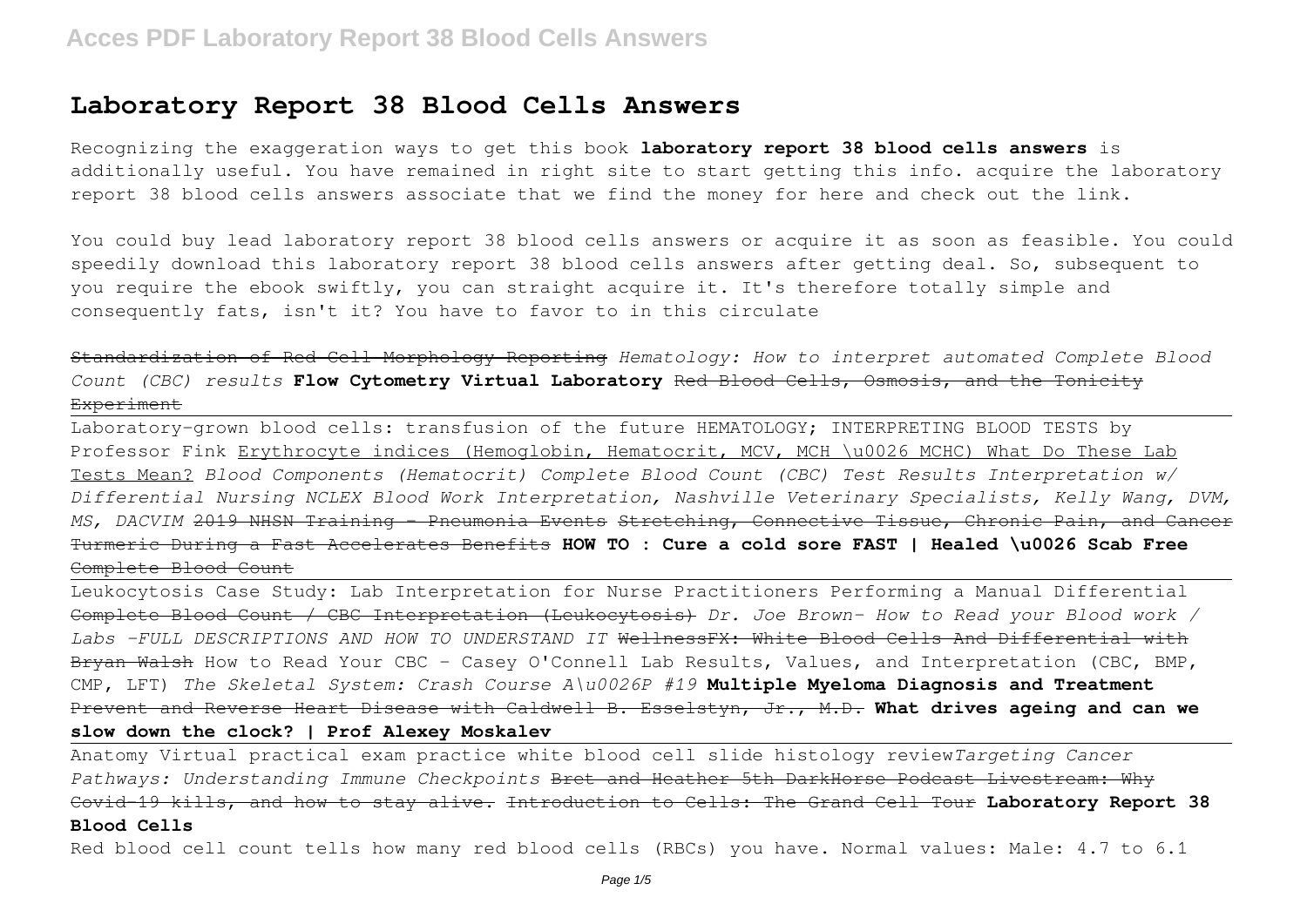million cells/cubic mm Female: 4.2 to 5.4 million cells/cubic mm

#### **How to read your medical reports: Complete Blood Count ...**

The blood sample is sent to a lab for analysis. You can return to your usual activities immediately. Results. The following are normal complete blood count results for adults: ... 38.3-48.6 percent Female: 35.5-44.9 percent. White blood cell count. ... Red blood cell count, hemoglobin and hematocrit.

## **Complete blood count (CBC) - Mayo Clinic**

Results from your hematocrit test are reported as the percentage of blood cells that are red blood cells. Normal ranges vary substantially with race, age and sex. The definition of normal red-blood cell percentage also varies from one medical practice to another. Generally, a normal range is considered to be: For men, 38.3 to 48.6 percent

## **Hematocrit test - Mayo Clinic - Mayo Clinic**

Start studying Lab 37 Blood Cells and Blood typing. Learn vocabulary, terms, and more with flashcards, games, and other study tools. ... Lab Report 36 Endocrine Histology and Diabetic Phy... 8 terms. trissss10. LAB 38 heart structure. 42 terms. Eric McQueen. YOU MIGHT ALSO LIKE... Lab Manual 34. 26 terms. hailey madison8. Lab Manual 34. 26 terms.

## **Lab 37 Blood Cells and Blood typing Flashcards - Questions ...**

You need to know about blood cells to learn how to read blood test results. White Blood Cell (WBC) Normal range: 4,300-10,800cmm. Your CBC test will show the white blood cell count that will help evaluate the performance of your immune system. Also called leukocytes, white blood cells increase in number when there is an infection in your body.

## **How to Read Blood Test Results | New Health Advisor**

A major portion of the complete blood count is the measure of the concentration of white blood cells, red blood cells, and platelets in the blood. How much does a CBC test cost? The cost for a complete blood count test or CBC test varies greatly, and can run from \$10.00 up to \$2,700 depending on what type of insurance you have, and whether or ...

## **Complete Blood Count (CBC) Test, Ranges, Results & Chart**

presence in red blood cells.[4] Antibodies are located in the blood plasma while antigens are in the surface of red blood cells. Antibody also can be called immunoglobulin.[1] It is a protective protein in<br>Page 2/5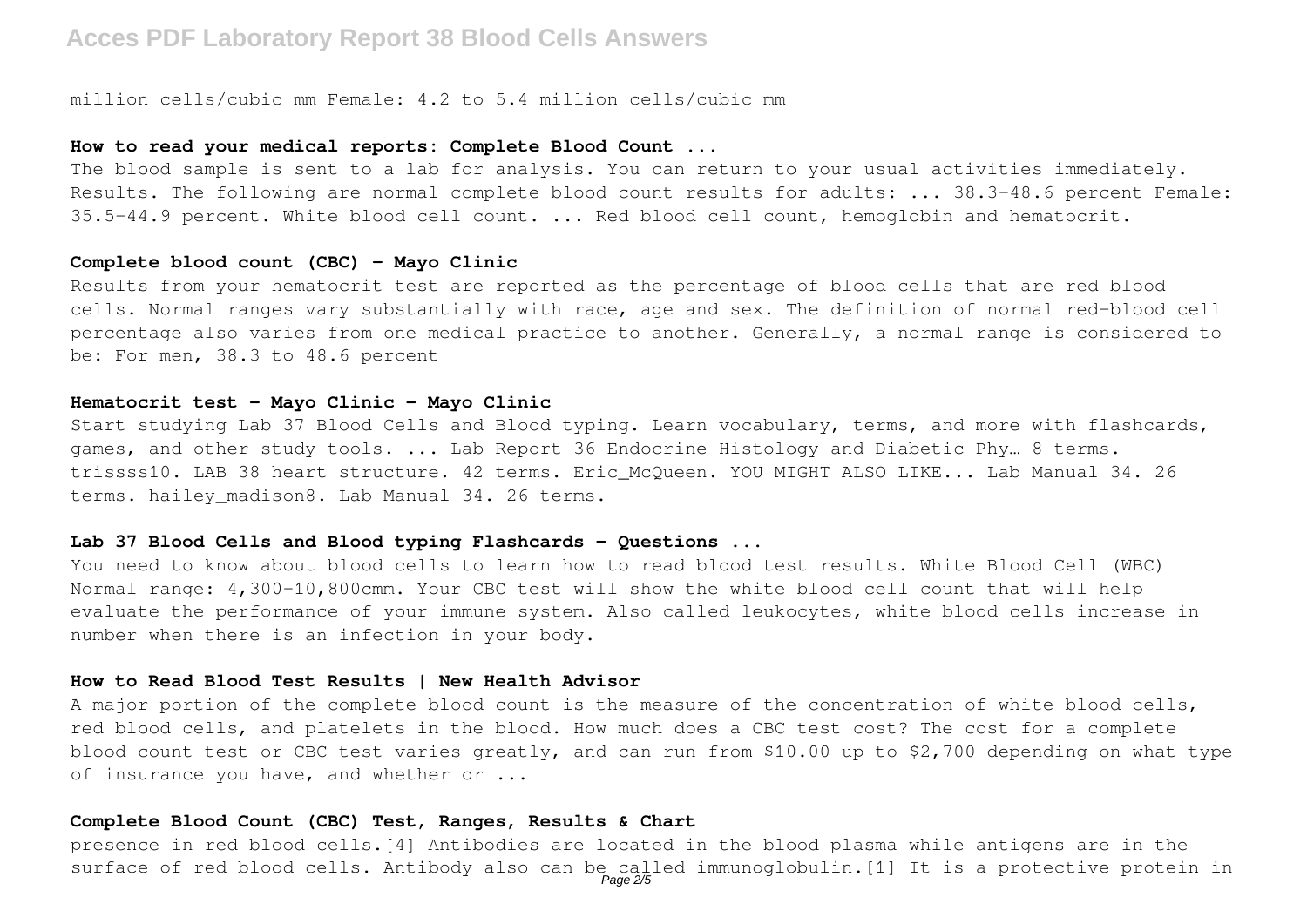our immune system against the foreign antigens that come in our body. Each blood type is named by its antigen in red blood cells.

## **Blood Type Testing Lab Report - Nattanit Trakullapphan**

Five types of WBCs may easily be identified on a routine blood smear. These cells, in order of frequency, include neutrophils, lymphocytes, monocytes, eosinophils, and basophils. The WBC is routinely measured as part of the complete blood cell count. Serial WBC counts have both diagnostic and prognostic values.

#### **Lab Test: White Blood Cell Count, WBC**

Blood test results explained. A blood test – sometimes referred to as a blood panel – is a laboratory examination of a blood sample used to check for a variety of things, including the functioning of certain organs (such as the liver, kidneys, thyroid and heart), infections and certain genetic disorders, as well as to assess an individual's general health.

## **Interpret blood test results | Ada**

Start studying Lab 34: Blood Cells and Blood Typing. Learn vocabulary, terms, and more with flashcards, games, and other study tools.

## **Lab 34: Blood Cells and Blood Typing Flashcards | Quizlet**

An RBC count is ordered as a part of the complete blood count (CBC), often as part of a routine physical or as part of a pre-surgical workup.A CBC may be ordered when you have signs and symptoms suggesting a disease that might affect red blood cell production. Some common signs and symptoms associated with anemia that generally lead to a healthcare practitioner ordering a CBC are:

#### **Red Blood Cell Count - Understand Your Tests & Results**

White blood cells, or WBCs, are an important part of your immune system. They help fight infections by attacking bacteria, viruses, and germs. Your WBC count, usually tested as part of a normal ...

## **WBC (White Blood Cell) Count: Purpose, Procedure, and Results**

Complete blood count (CBC) The most common lab test that you'll have done during treatment is called a complete blood count, or CBC. Blood is made up of water, proteins, nutrients, and living cells. A CBC tells your cancer care team about the cells in your blood. It measures 3 basic types of blood cells: Red blood cells; White blood cells ...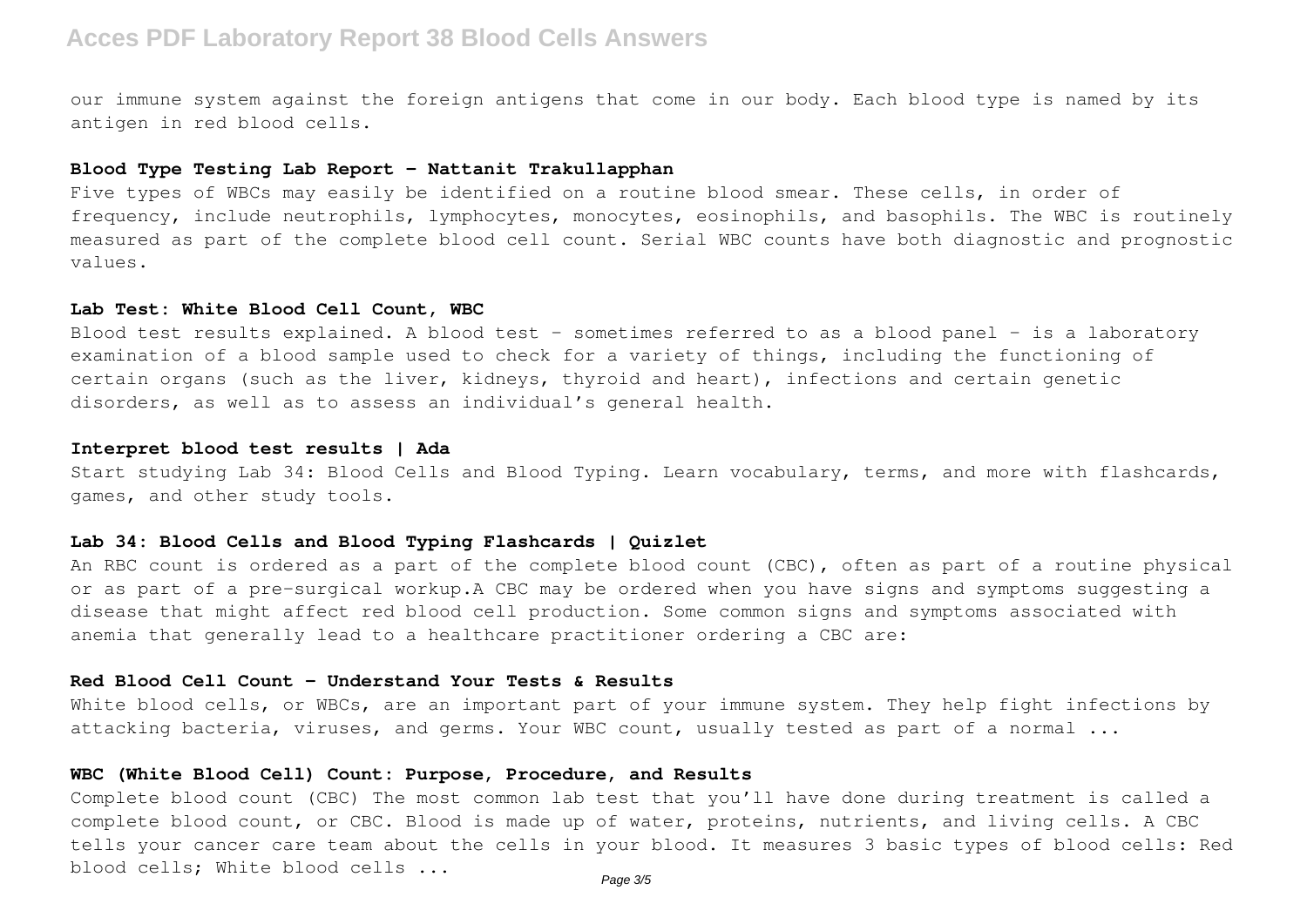#### **Understanding Your Lab Test Results**

Red blood cells (RBC) in the urine can signal problems with the urinary tract, kidneys, or bladder. Learn more about RBC in urine, and what results from a urine sample might mean, here.

#### **RBC in urine: What it means, ranges, and test results**

normal ranges are printed on the lab report, next to your test results. Common terms and numbers you may see on a CBC report and what they mean are on this chart: Test€ Units\*€ Normal values# Comments€ WBC (white blood cells) x 1000/mm 3 5–10 Number of infection-fighting cells 3

#### **Understanding Your Lab Test Results**

A blood smear is a blood test used to look for abnormalities in blood cells. The three main blood cells that the test focuses on are: red cells, which carry oxygen throughout your body

## **Blood Smear: Purpose, Procedure, and Results**

White blood cells, also called leukocytes, are cells that exist in the blood, the lymphatic system, and tissues and are an important part of the body's defense system. They help protect against infections and also have a role in inflammation, and allergic reactions.The white blood cell (WBC) count totals the number of white blood cells in a sample of your blood.

## **White Blood Cell Count (WBC) | Lab Tests Online**

Reference ranges for blood tests are sets of values used by a health professional to interpret a set of medical test results from blood samples.Reference ranges for blood tests are studied within the field of clinical chemistry (also known as "clinical biochemistry", "chemical pathology" or "pure blood chemistry"), the area of pathology that is generally concerned with analysis of bodily fluids.

#### **Reference ranges for blood tests - Wikipedia**

A complete blood count (CBC) is a test that counts the cells that make up your blood: red blood cells, white blood cells, and platelets. Your doctor may order a CBC as part of a routine checkup or to:

Essentials of Human Anatomy and Physiology Blood Groups and Red Cell Antigens Concepts of Human Anatomy and Physiology Comprehensive Medical Assisting: Administrative and Clinical Competencies Human Anatomy<br>Page 4/5